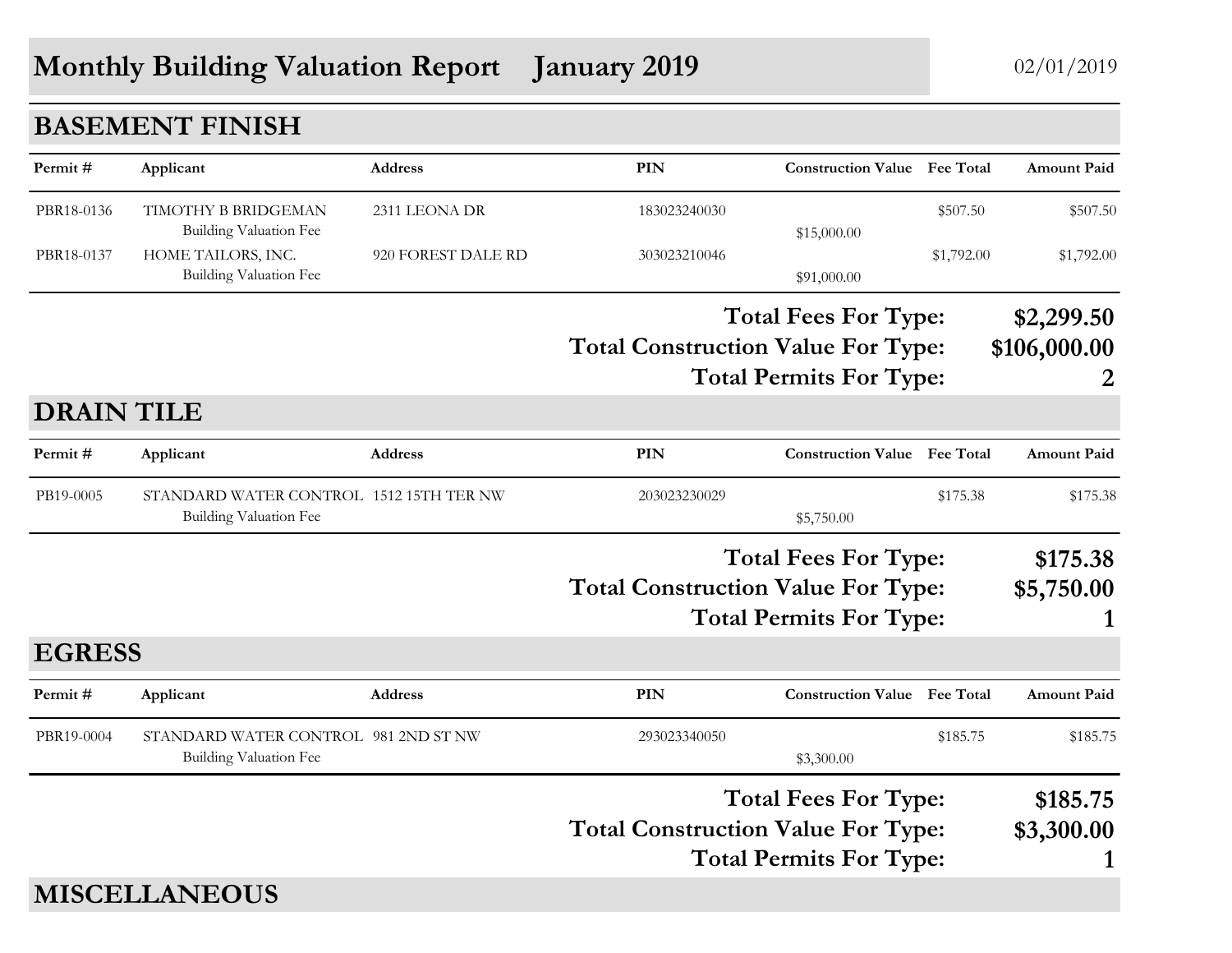| Permit#        | Applicant                                                                | Address               | <b>PIN</b>                                                                                                 | <b>Construction Value</b> Fee Total |            | <b>Amount Paid</b>    |
|----------------|--------------------------------------------------------------------------|-----------------------|------------------------------------------------------------------------------------------------------------|-------------------------------------|------------|-----------------------|
| PB19-0001      | <b>BERNADETH SCOTT</b><br><b>Building Valuation Fee</b>                  | 578 4TH AVE NW        | 293023140072                                                                                               | \$1,250.00                          | \$77.13    | \$77.13               |
|                |                                                                          |                       | <b>Total Fees For Type:</b><br><b>Total Construction Value For Type:</b><br><b>Total Permits For Type:</b> |                                     |            | \$77.13<br>\$1,250.00 |
| <b>REMODEL</b> |                                                                          |                       |                                                                                                            |                                     |            |                       |
| Permit#        | Applicant                                                                | Address               | <b>PIN</b>                                                                                                 | <b>Construction Value Fee Total</b> |            | <b>Amount Paid</b>    |
| PBR18-0128     | NORTHERN CABINETS & REM(1759 ROXANNA LN<br><b>Building Valuation Fee</b> |                       | 193023220021                                                                                               | \$12,000.00                         | \$425.00   | \$425.00              |
| PBR19-0003     | TIMOTHY P THOMPSON<br><b>Building Valuation Fee</b>                      | 1512 15TH TER NW      | 203023230029                                                                                               | \$5,000.00                          | \$232.50   | \$232.50              |
| PBR19-0006     | <b>SANDCON INC</b><br><b>Building Valuation Fee</b>                      | 1326 PIKE LAKE DR     | 193023410063                                                                                               | \$5,500.00                          | \$246.25   | \$246.25              |
| PBR19-0007     | <b>JULKOWSKI INC</b><br>Building Valuation Fee                           | 2087 OLD HIGHWAY 8 NW | 163023320014                                                                                               | \$100,000.00                        | \$1,911.25 | \$1,911.25            |
| PBR19-0009     | KITCHENS BY DESIGN<br><b>Building Valuation Fee</b>                      | 1576 20TH AVE NW      | 193023130002                                                                                               | \$2,200.00                          | \$155.50   | \$155.50              |
| PBR19-0010     | MICHAEL TUTEWOHL HOMES 201 SILVER LAKE RD NW<br>Building Valuation Fee   |                       | 303023430020                                                                                               | \$33,836.82                         | \$1,021.38 | \$1,021.38            |
| PBR19-0011     | <b>GARY KASTNER</b><br>Building Valuation Fee                            | 1682 ROXANNA LN       | 193023220031                                                                                               | \$2,000.00                          | \$150.00   | \$150.00              |
|                |                                                                          |                       |                                                                                                            | <b>Total Fees For Type:</b>         |            | \$4,141.88            |
|                |                                                                          |                       | <b>Total Construction Value For Type:</b>                                                                  |                                     |            | \$160,536.82          |
|                |                                                                          |                       |                                                                                                            | <b>Total Permits For Type:</b>      |            | 7                     |
| Roofing        |                                                                          |                       |                                                                                                            |                                     |            |                       |
| Permit#        | Applicant                                                                | Address               | PIN                                                                                                        | <b>Construction Value</b> Fee Total |            | <b>Amount Paid</b>    |
| PB19-0004      | AMANA CONSTRUCTION<br><b>Building Valuation Fee</b>                      | 2906 16TH ST NW       | 193023220072                                                                                               | \$8,000.00                          | \$217.00   | \$217.00              |
| PB19-0006      | APK RESTORATION LLC<br><b>Building Valuation Fee</b>                     | 2297 STINSON BLVD     | 183023230020                                                                                               | \$7,000.00                          | \$198.50   | \$198.50              |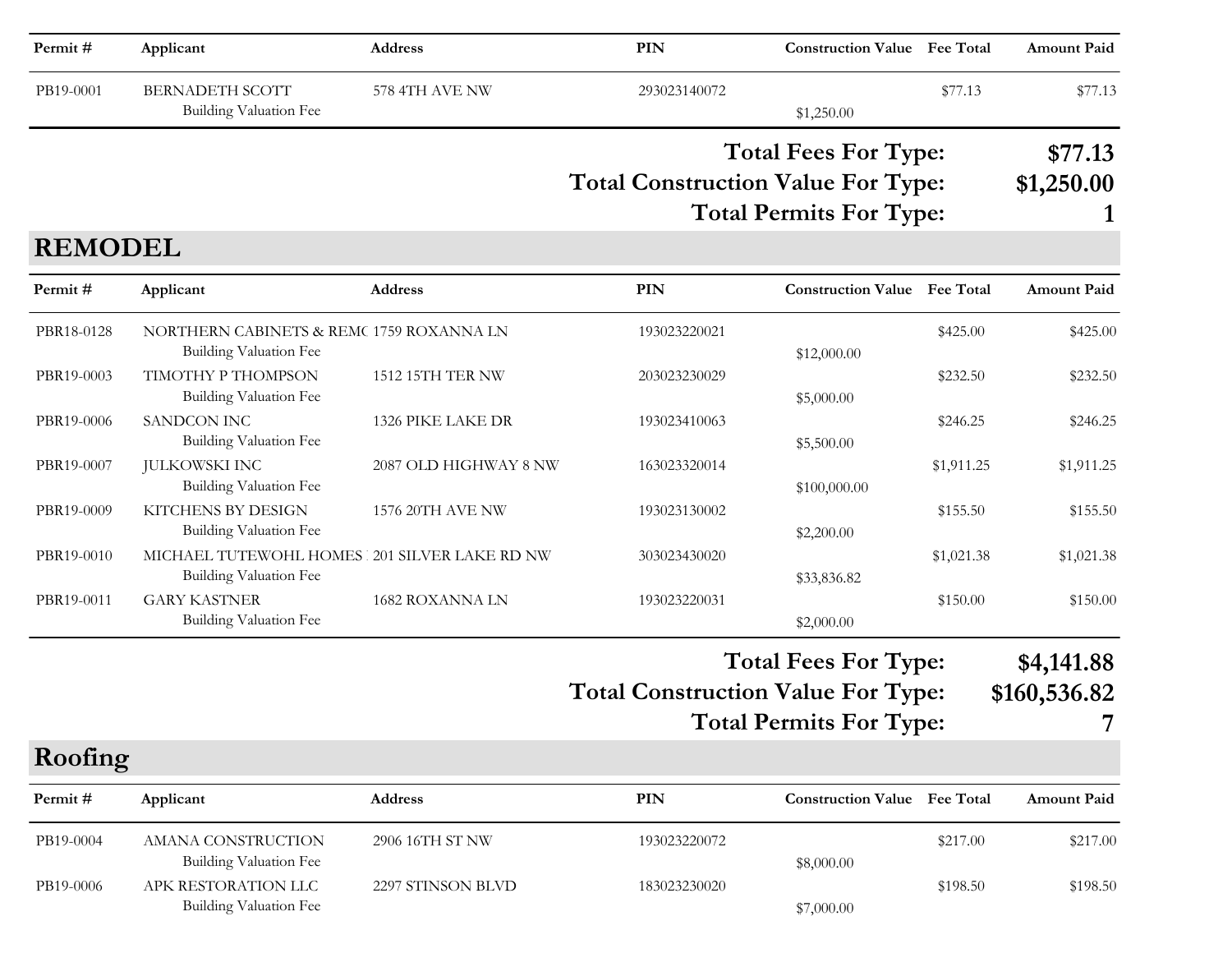### **Total Construction Value For Type: \$15,000.00 Total Fees For Type: \$415.50 Total Permits For Type: 2**

**PIN Construction Value Permit # Applicant Address Fee Total Amount Paid** PB19-0014 ALL AROUND PROPERTY PRES. 2057 PALMER DR 193023420022 \$328.00 \$328.00 \$328.00 Building Valuation Fee  $$14,000.00$ **Total Construction Value For Type: \$14,000.00 Total Fees For Type: \$328.00 Total Permits For Type: 1**

#### **SOLAR PANELS**

**Siding**

| Permit #   | Applicant                                     | <b>Address</b>        | PIN                                       | <b>Construction Value</b> Fee Total                           |          | <b>Amount Paid</b>      |
|------------|-----------------------------------------------|-----------------------|-------------------------------------------|---------------------------------------------------------------|----------|-------------------------|
| PBR19-0008 | IDEAL ENERGIES, LLC<br>Building Valuation Fee | 2180 OLD HIGHWAY 8 NW | 173023410002                              | \$40,000.00                                                   | \$712.50 | \$712.50                |
|            |                                               |                       | <b>Total Construction Value For Type:</b> | <b>Total Fees For Type:</b><br><b>Total Permits For Type:</b> |          | \$712.50<br>\$40,000.00 |
|            | WINDOWS/DOORS                                 |                       |                                           |                                                               |          |                         |

| Permit#   | Applicant                                                          | <b>Address</b>          | PIN          | <b>Construction Value</b> | <b>Fee Total</b> | <b>Amount Paid</b> |
|-----------|--------------------------------------------------------------------|-------------------------|--------------|---------------------------|------------------|--------------------|
| PB18-0560 | HOME DEPOT USA INC<br>Building Valuation Fee                       | 782 9TH AVE NW          | 293023210066 | \$1,636.00                | \$105.82         | \$105.82           |
| PB19-0002 | RENEWAL BY ANDERSEN LLC 661 STINSON BLVD<br>Building Valuation Fee |                         | 303023230022 | \$59,092.00               | \$936.05         | \$936.05           |
| PB19-0003 | LEVEL LINE EXTERIORS LLC<br>Building Valuation Fee                 | <b>1858 29TH AVE NW</b> | 183023330065 | \$2,950.00                | \$124.48         | \$124.48           |
| PB19-0007 | NEW WINDOWS FOR AMERICA 13 14TH AVE SW<br>Building Valuation Fee   |                         | 323023220063 | \$5,200.00                | \$179.60         | \$179.60           |
| PB19-0008 | HOMESTEAD REMODELING AL193 WINDSOR CT                              |                         | 313023130110 |                           | \$179.60         | \$179.60           |